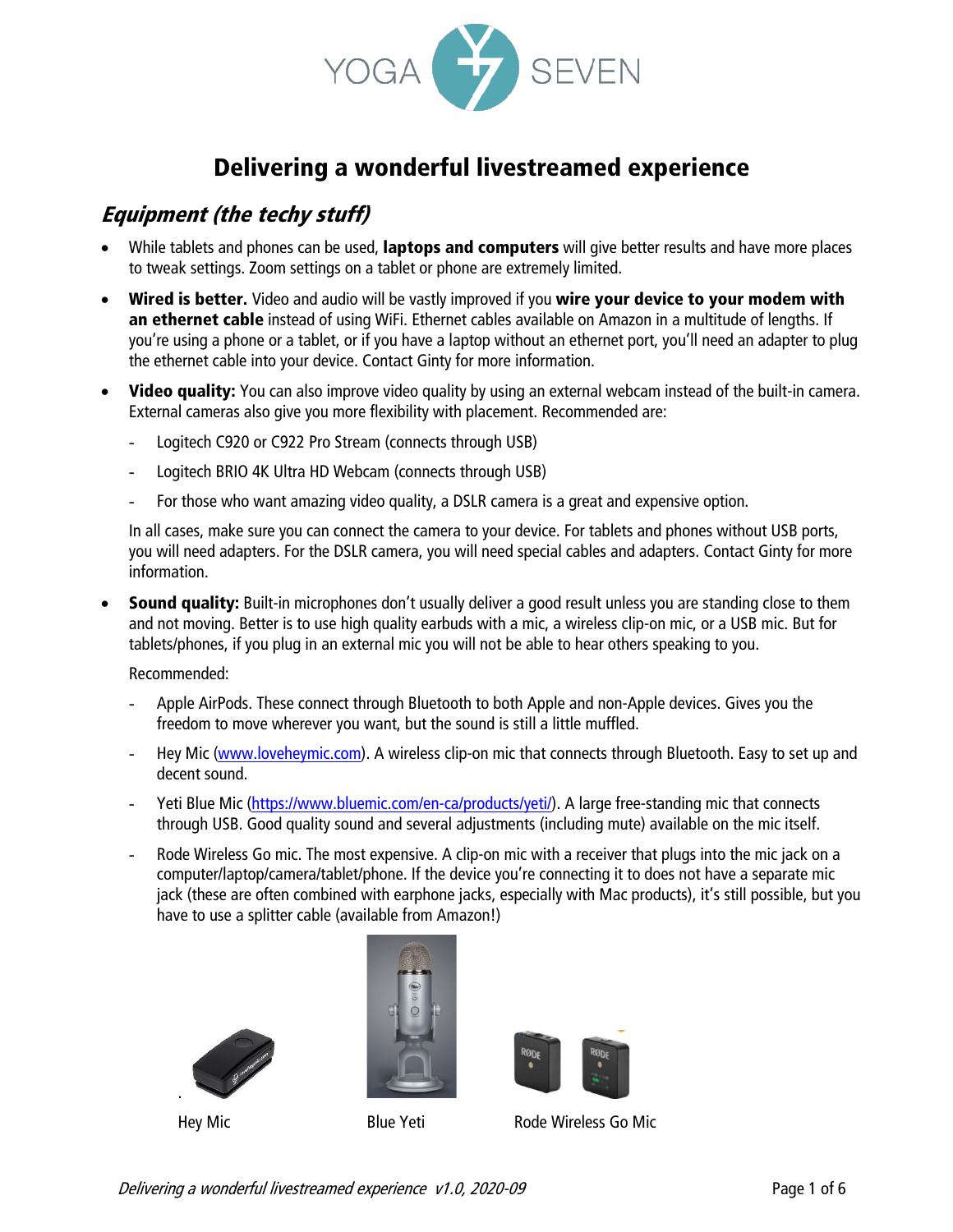

#### Your home environment

Yoga Seven has chosen to offer classes from teachers' homes rather than ask them to travel to a particular location. This fosters a sense of community by allowing attendees to see something of how their teacher lives, and allows us to present classes with a bit of character. However, the yoga space should still be clean, tidy, and well lit. Tips:

- Make sure the **main light source is in front of you**. Videoing with a bright window or lights behind you will make you almost impossible to see. At the most basic level, you can use an adjustable floor light directed at you. Or you can go further and get a photographic light on a tripod. (Guess what… these are available on Amazon!)
- Wear clothing that makes you stand out from your mat and walls/floor. It's hard to see what someone's demonstrating when they blend in with their background.
- A plant or two, or a mascot, can add to the scene. Just make sure the plant doesn't appear to be growing out of your head when you're seated on the mat.
- If you cannot use wired Internet and have to use wifi, make sure others in your home are not streaming music or video at the same time as you are teaching. Better still, put all devices in the home on airplane mode except for those you're using for the class!

## Getting the better of Zoom

There are a few video and audio settings that can be tweaked to improve the Zoom experience for all. Zoom constantly changes these, so if something's not there, this document is out of date already. Note that these instructions apply only on a laptop or computer – phones/tablets do not allow any control.

You'll want to get the settings right long before class starts so you're not fiddling with the laptop/computer when students arrive. The best way is to ask Ginty to set up a separate test class for you, so you're not concerned with technical things while trying to prepare for teaching. Once you've changed the settings, they should stay that way as long as you're using the same device.

The following are instructions for Zoom on a laptop or computer.

#### • Zoom audio Settings:

- Click the arrow to the right of the Mute (or Unmute) button to display a menu.

Mute

The button is usually at the bottom left of the Zoom meeting screen.

- Choose Audio Settings. A dialog box appears. The following items should be checked or changed, and more detail is on the next page.
	- Speaker
	- Microphone
	- Microphone Volume
	- **EXECUTE: Suppress Background Noise**
	- **•** Show the Enable Original Sound option (this appears when you click Advanced at the bottom of the dialog box)

Many of the settings described on the following page are ones that cause sound to cut out unless you change them. And if you choose to sing or play music, you will get better results with the settings recommended below.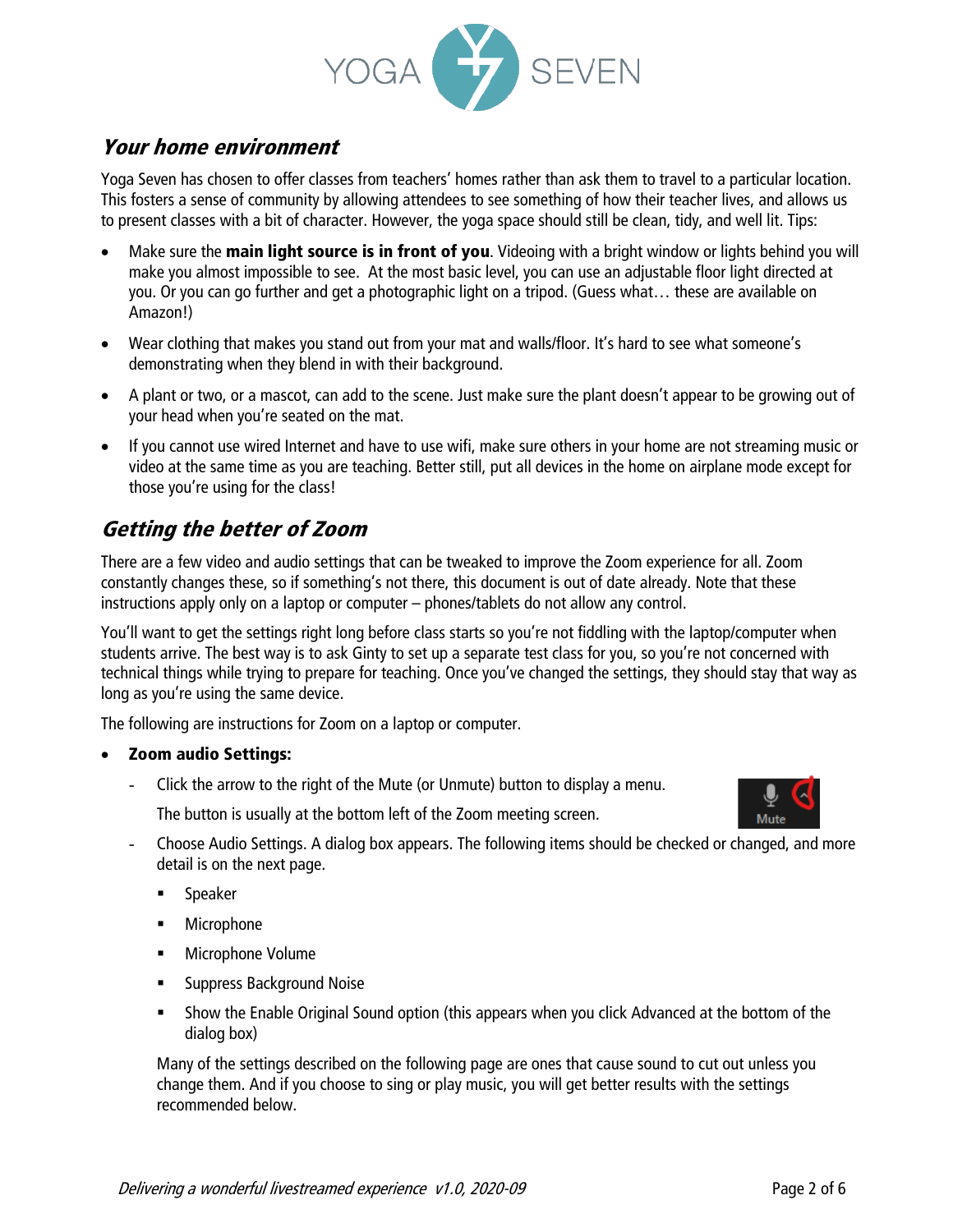

| <b>Speaker</b>                                                         | Headphones (Anker SoundCore<br><b>Test Speaker</b> |
|------------------------------------------------------------------------|----------------------------------------------------|
|                                                                        | Output Level:                                      |
|                                                                        | Volume:<br>때)                                      |
| <b>Microphone</b>                                                      | Headset (Anker SoundCore Hand<br><b>Test Mic</b>   |
|                                                                        | Input Level:                                       |
|                                                                        | Volume:<br>נכ∎⊫                                    |
|                                                                        | Automatically adjust microphone<br>volume          |
| Use separate audio device to play ringtone simultaneously              |                                                    |
| Suppress background noise Low<br>⊚                                     |                                                    |
| Select the default noise suppression level (low) to optimize for music |                                                    |
| Automatically join audio by computer when joining a meeting            |                                                    |
| Mute my microphone when joining a meeting                              |                                                    |
| Press and hold SPACE key to temporarily unmute yourself                |                                                    |
|                                                                        | Sync buttons on headset                            |
|                                                                        |                                                    |

- Speaker: Make sure Zoom is displaying the speaker you want to use to hear other people speaking. If you're using Apple AirPods, those would be your speaker. If you're using the computer's built-in speaker, makes sure that option is selected. If you've connected an external mic, be careful that Zoom hasn't selected that for your speaker as well, because you won't be able to hear anyone else through the mic.
- Microphone: Make sure Zoom is displaying the microphone you want to use so people can hear you. If you're using Apple Airpods, those would be your mic as well as your speaker. If you've plugged in a Blue Yeti Mic, that's your microphone and it needs to show up in the dialog box. And so on.
- Volume: It's best to turn off "Automatically adjust microphone volume" and set the microphone volume slider fairly high.
- Suppress background noise: Generally, set this to low, especially if you are going to play music.
- Show the "Enable Original Sound' option: Click the Advanced button at the bottom of the audio settings dialog box and make sure the checkbox for "Show in-meeting option to enable original sound" is checked, and that the Echo Cancellation setting is Auto. After you've done this, a button to *Enable Original Sound* will show up somewhere on your Zoom screen in all meetings. You click it when you want the sound to be as close as possible to the real thing, although if you have a lot of background noise from, say, a noisy fan or air conditioning system, you may not want to use this option. Enable Original Sound does not stay on: you have click it for each meeting/class.
- Close the dialog box when done.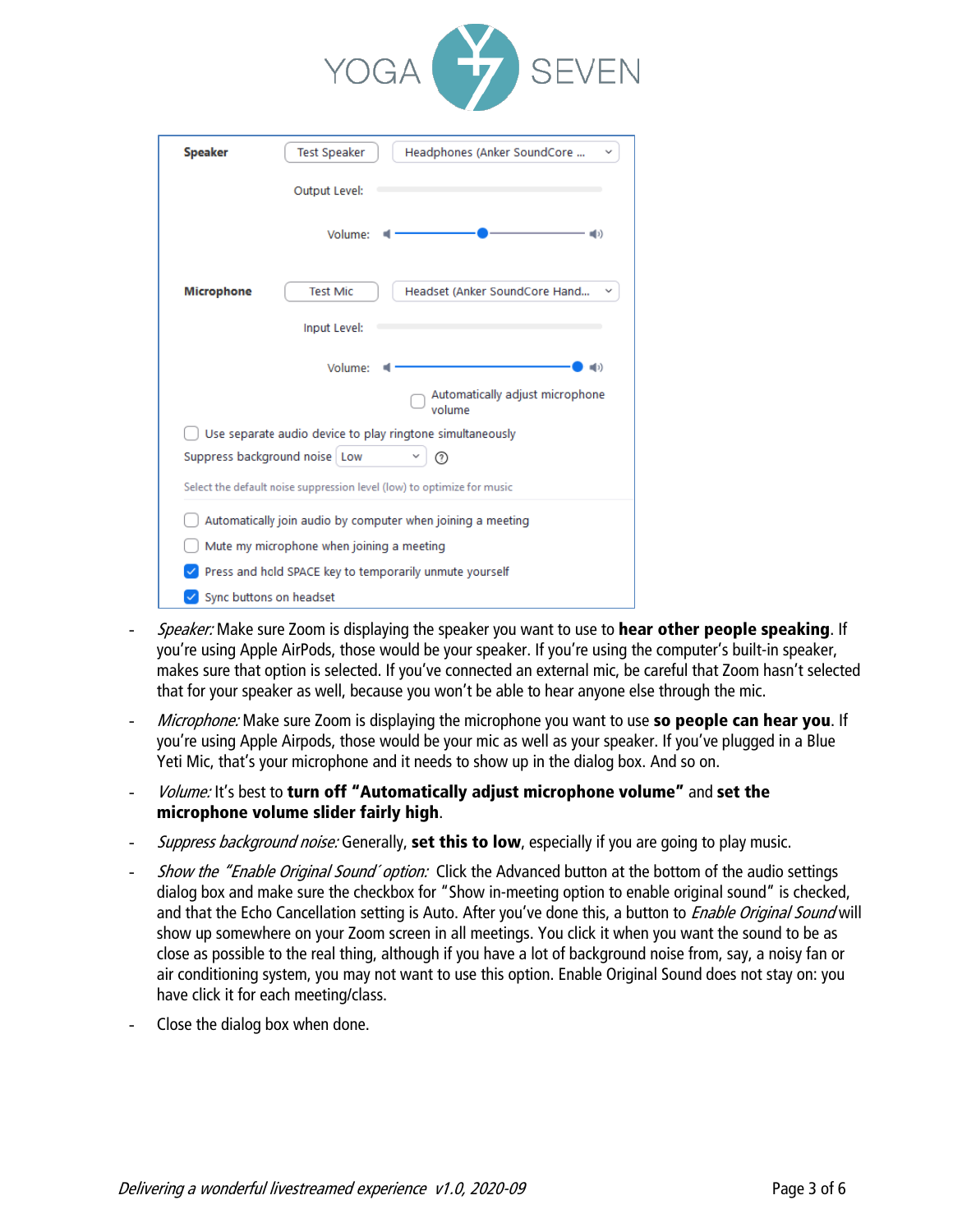

#### • Zoom video settings:

- Click the arrow to the right of the Start (or Stop) Video button to display a menu. The button is usually at the bottom left of the Zoom meeting screen.



- Choose Video Settings. A dialog box appears:



- Make sure that the selected camera is the one you want to use, especially if you're using an external webcam.
- Don't use Enable HD unless you have a really good wired Internet connection.
- If you're having trouble with the camera view being too wide, you may need to switch it to Original Ratio and turn off Enable HD.
- You may choose to mirror your video if you don't want to worry about mirroring for your students. But be aware that any writing in your environment (such as text on pictures or books) will also be mirrored.
- You may be excited by "touch up my appearance", but be aware that it does so by blurring the image, which is not ideal for demonstrating yoga.
- You can experiment with "adjust for low light" but better is just to have good lighting in front of you.
- It's probably best not to play with any of the other settings!
- Close the dialog box when done.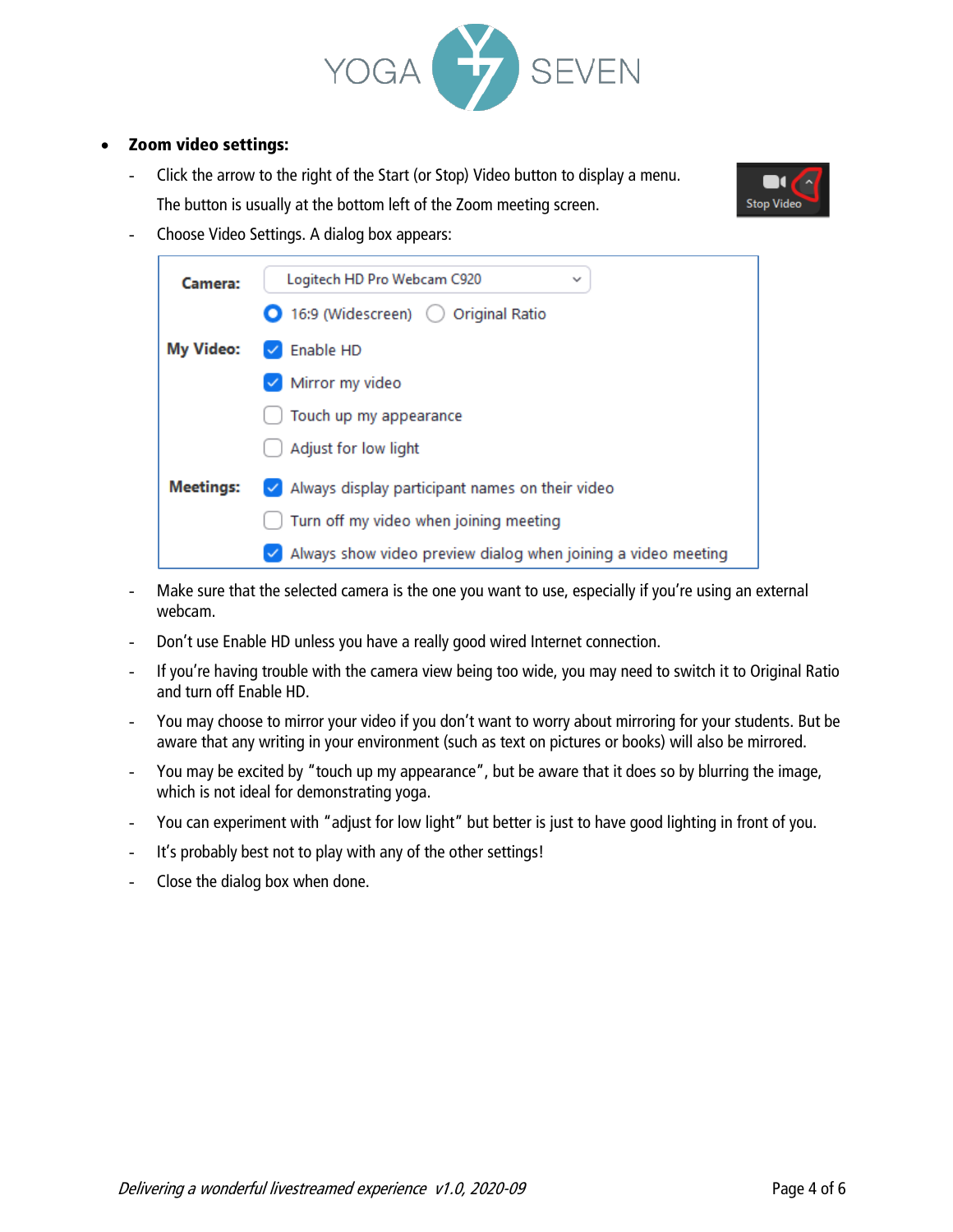

### It's class time!

A few things to pay attention to once you've started Zoom for your class:

- Start the Zoom meeting 15 minutes before the scheduled start time.
- As soon as you've started the meeting, check your audio and video settings, as well as the light and the placement of your mat. Have any required props easily visible.
- Remember that people doing yoga at home will not necessarily have yoga props to hand, so have some fun exploring and offering alternatives for blocks, bolsters, straps, etc. that you might find in a typical home.
- Greet people as they come in.
- Mute your notifications for emails and other messages. Put your own phone on silent.
- Maybe open the Chat window and leave it open so you can see if people are "speaking" to you this way before, during, or after class.
- Be sure that you mute all participants immediately before you begin the class. You will usually find this setting by clicking on the Participants button at the bottom of the Zoom screen. This is important to prevent unwanted interruptions such as a participant chatting with a family member or making a phone call. Even something as simple as a participant coughing or sighing can disrupt the video and audio stream.
- At class start time, pause for a few seconds and then make a clear start to the class with something like this: "It's time to begin, so welcome to your Hatha class at Yoga Seven. My name is XX and I'll be guiding you through the next hour. I encourage you to turn your video on, but whatever makes you comfortable. I will be muting your mics for the class, so if you want my attention during the session, please unmute yourself to call me or turn on your video and wave at me *[Alternatively you can ask them to use Chat if you are sure you will be* monitoring it during the class]. I'll hang around for a while after class too if you have any questions or just want to say hello,"
- Try to keep your voice at a fairly consistent volume. In particular, watch that you don't drop in volume at the end of sentences.
- If you approach your own camera during class, be aware of how your body is displayed on the screen... sometimes students can get way too much information (particularly from female teachers) from someone leaning over very close to the camera!
- If you're going to be moving around during Savasana, mute your own mic so students don't hear shuffling or moving of items (it's amazing how much the mics pick up when you least expect it). Just don't forget to unmute again when you're ready to start talking.
- Don't use Savasana or other resting poses as a time to check your phone for messages: you can't guarantee that people aren't watching you!
- After class, allow people a little time to say thank you or chat briefly. Check the Chat notes to see if anyone has sent you any messages. If you're teaching another class or a workshop, publicize it!